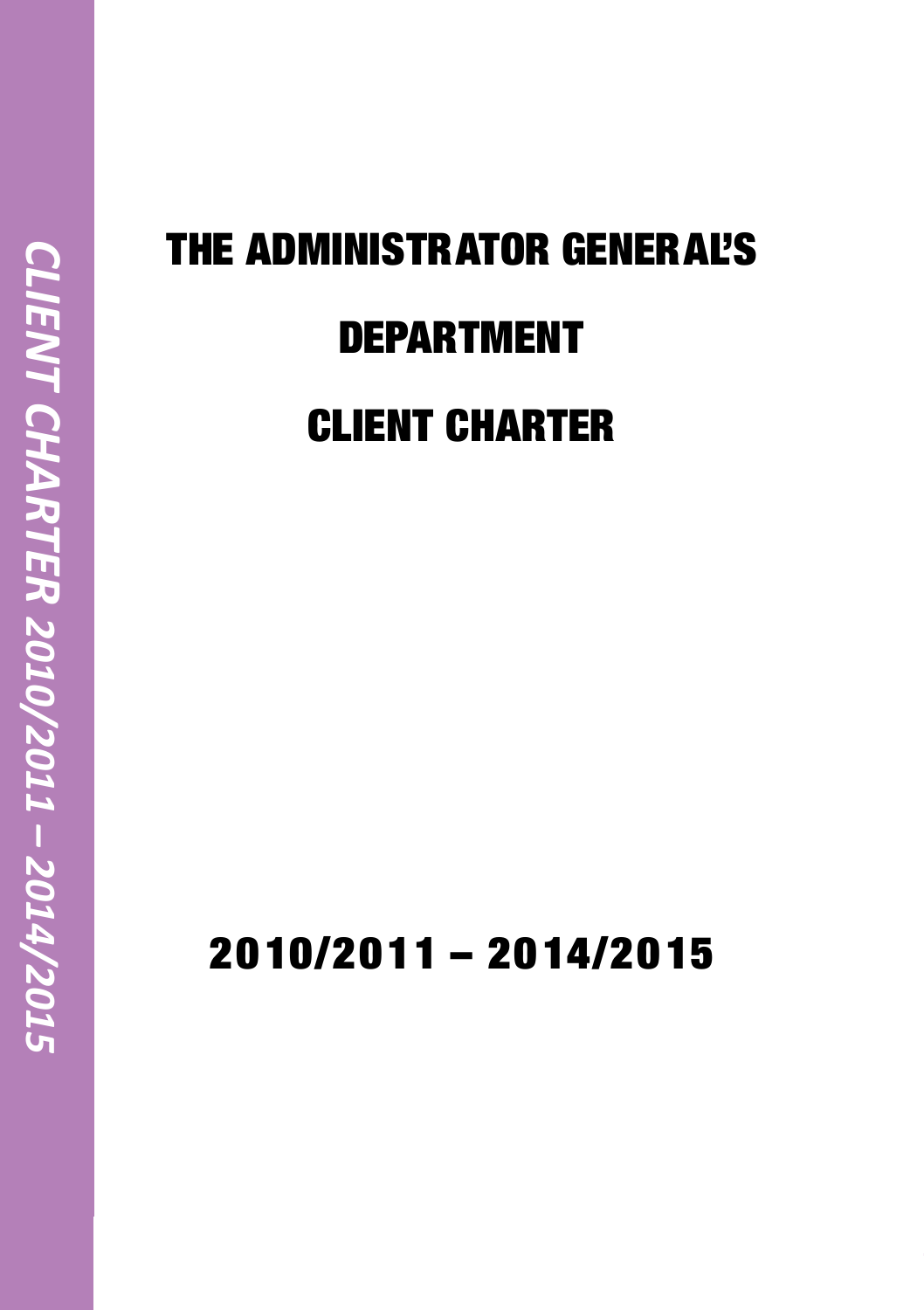#### *FOREWORD*

*I'm delighted to present the client charter of the Administrator General's Department for the period 2010/2011- 2014/2015. This Charter emanates from the need to spell out the service standards and commitments of the department and to highlight the clients' rights and obligations. It is also aimed at enhancing accountability and transparency in the provision of services.* 

*The department of Administrator General is one of the institutions under the Ministry of Justice and Constitutional Affairs. Its mandate is to ensure that all estates of deceased persons brought to the attention of the department are administered in accordance with the Succession Laws in Uganda."*

*This client charter is one of the ways in which we hope to achieve our mandate. It is a key issue for current good practice and is a vital prerequisite for good governance upon which this institution is premised within the National Development plan. This charter*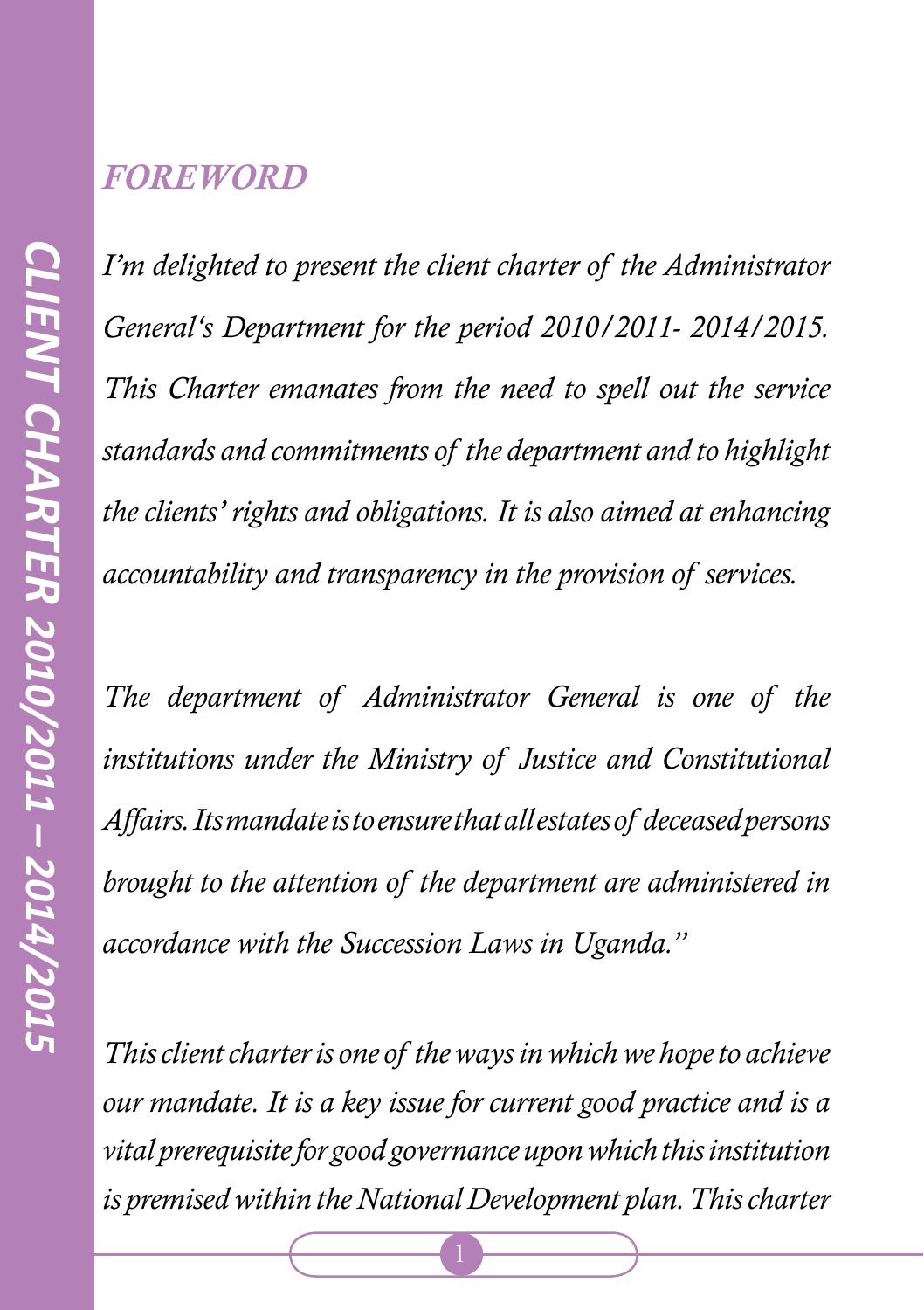*was developed as part of the drive for change under the Public Service Reform Programme, that is in turn a component of the worldwide movement to 're invent government' by making it more efficient, responsive and businesslike.*

*This charter, the first of its kind was devised to enhance and strengthen our relations with our clientele and we are optimistic that, the knowledge, insight and foresight regarding our commitments as stated in this document will greatly enrich all stakeholders and will provide a firm foundation for greater improvement of the services of the department.* 

*Francis Atoke Administrator General/Public Trustee*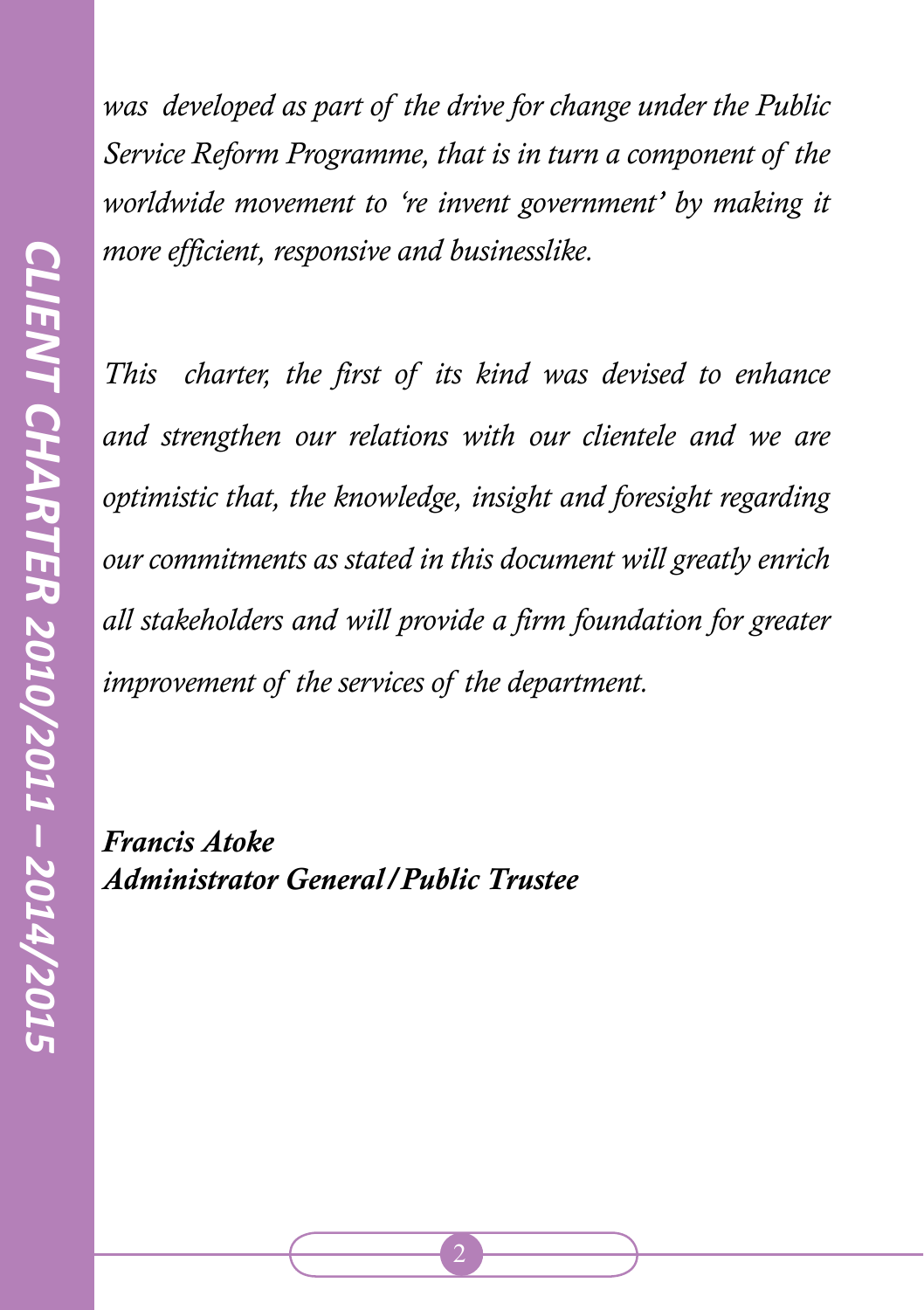#### *1.0 INTRODUCTION*

The Administrator General/Public Trustee is a department under the Ministry of Justice & Constitutional Affairs that was established in 1933 to provide efficient, fair and expeditious machinery for the administration of estates of deceased persons. It draws its mandate from Article 247 of the 1995 Ugandan Constitution as amended and was established by the Administrator General's Act Cap 157 and the Public Trustee Act Cap 161.

The department designed this client charter to show its service commitments and obligations and those of its clients. Section 1 covers the Department's Vision, Mission and values. Section 2 covers the Key Results Areas and service commitments; Section 3 provides the department's general standards. Section 4 points out the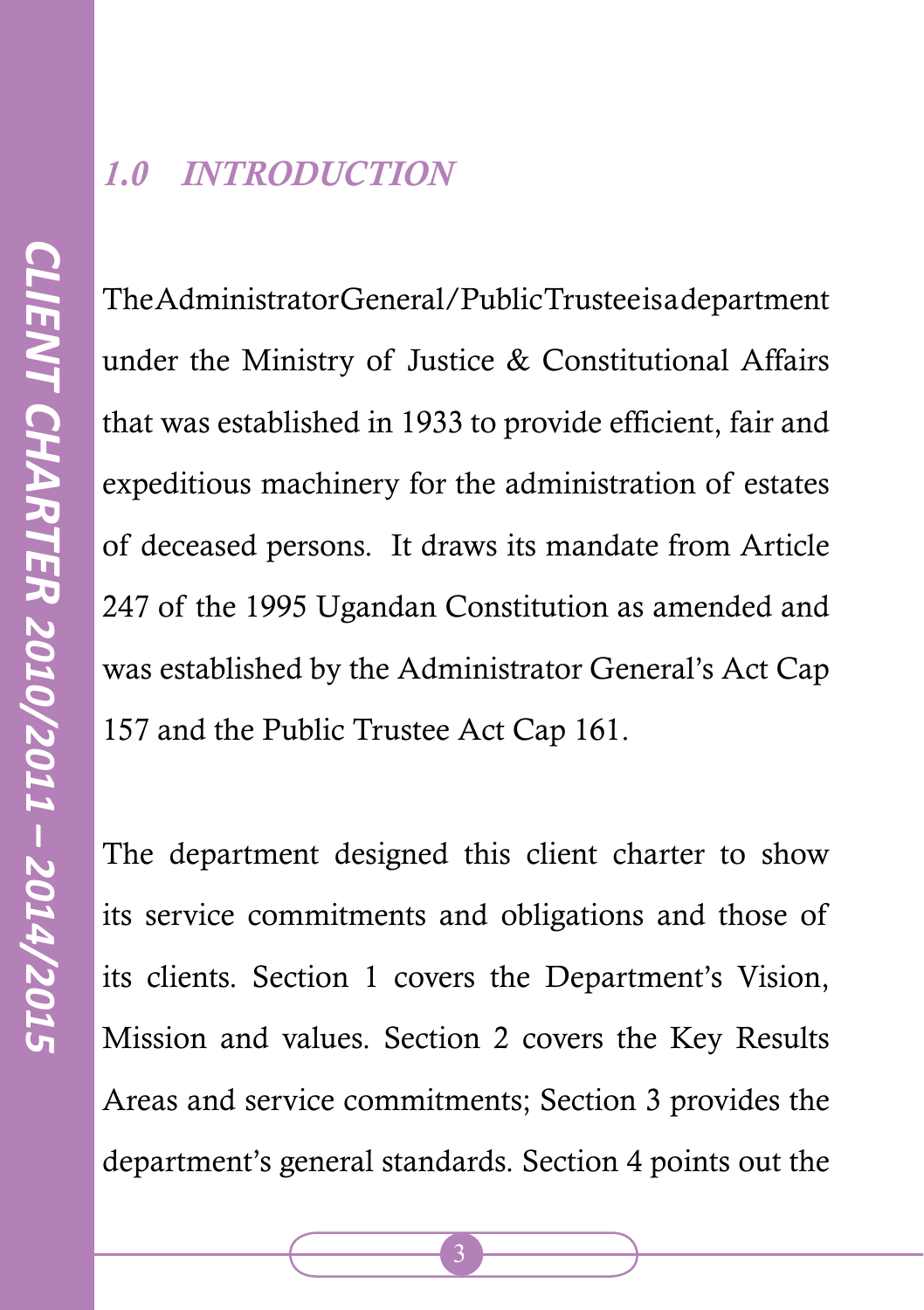department's clients, their rights and obligations. Section 5 shows what the department is accountable for and section 6 highlights the Complaints management system of the department.

## *1.1 VISION*

For many years the department did not have a vision of its own. This put its functioning in a precarious position, for a visionless institution is like a rudderless ship, which operates by the demands of the day without insight into the future. Management was on an *adhoc* basis aptly expressed in the term 'crisis Management'.

 It is against this background that the department proposed a vision in the wording; *"To ensure prompt, efficient and effective management of estates.* At the moment our aspiration is to ensure prompt, efficient and effective management of estates.

 $\overline{\mathcal{A}}$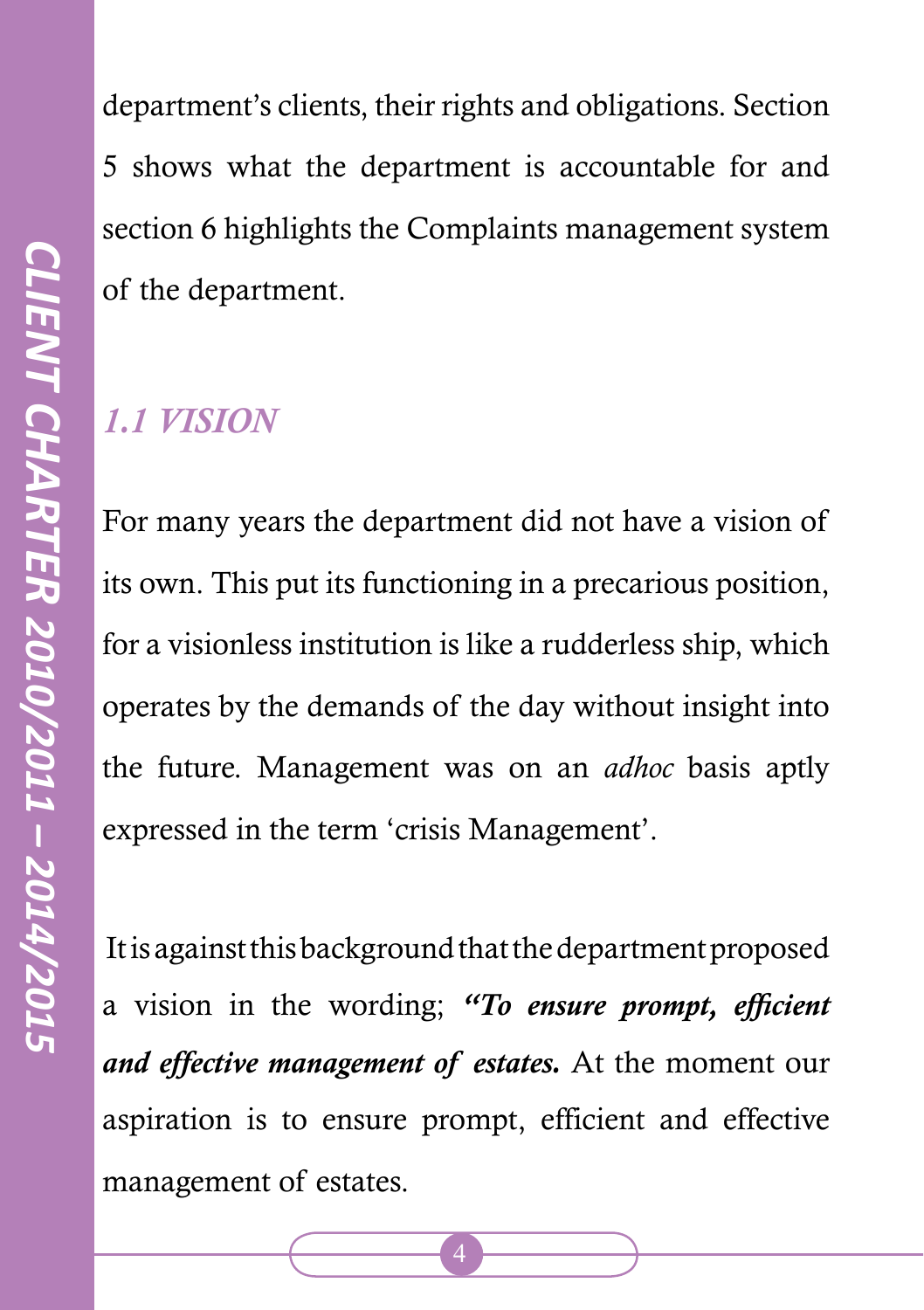#### *1.2 MISSION*

# Our mission is: *"To ensure that estates of deceased persons are administered in accordance with the Succession Laws in Uganda."*

The mission is a broad, comprehensive statement of the purpose we are set to achieve. In this mission we define the activities we as an institution perform and the kind of organization we are.

# *1.3 VALUES*

In furtherance of the above vision and mission, we have set out to observe and cherish values, beliefs and guidelines for the manner in which the department is going to conduct its business. These are: *Compliance, customer/client focus, honesty, impartiality, integrity, and objectivity, optimal use of resources, professionalism, selflessness, responsiveness,*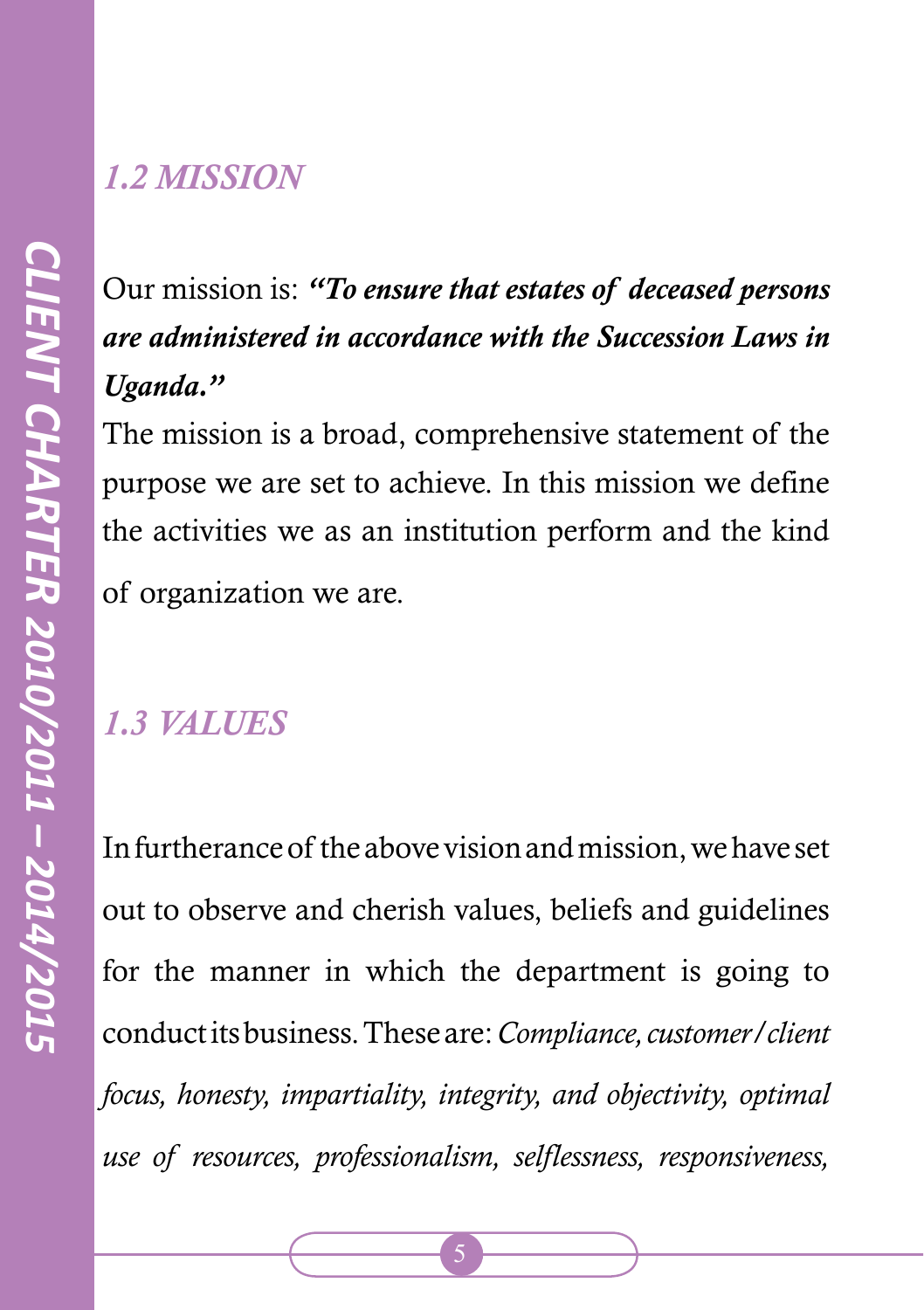*transparency and accountability.* This client charter shall form the basis of our operations at all times.

*The staff of the department shall ensure the following;*

a) Compliance with government policies, the standards and the laws of the land at all times.

b) Put the clients as first priority and endeavor to meet their needs and expectations.

c) Exhibit integrity and shall not put themselves in situations that compromise their professional behavior in the performance of their duties.

d) Put public interest above personal interest.

e) Optimally use the available resources in the attainment of the department's objectives and targets.

f) Make decisions based on merit, professional codes and other codes of good practice.

g) Conduct their duties and provide services with truthfulness and sincerity.

6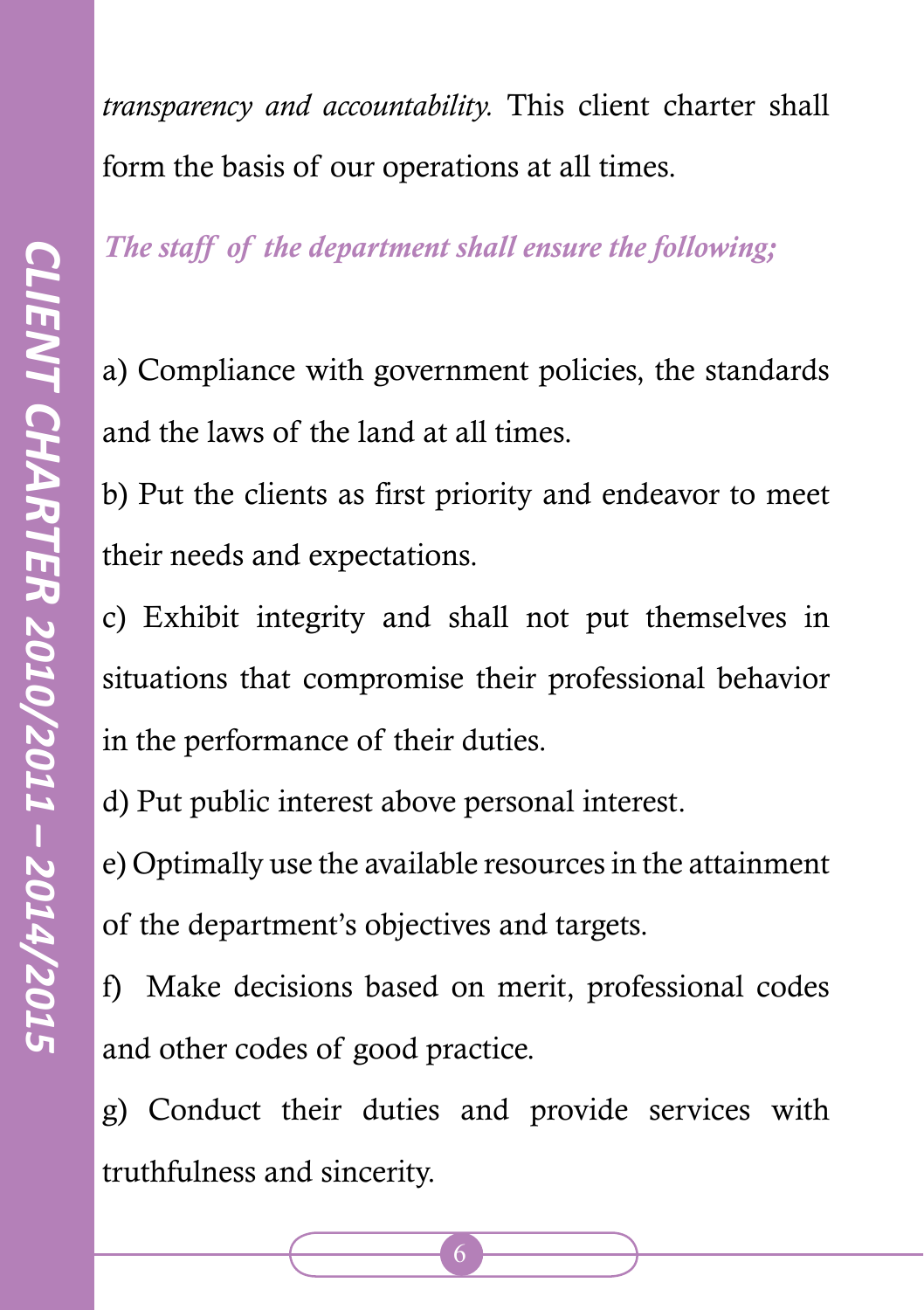h) Be transparent and accountable for their decisions and actions.

i) Respond to their clients effectively and efficiently when called upon.

j) Provide services to all clients without discrimination on the grounds of sex, race, colour, ethnic origin, birth, creed or religion, social or economic standing, political opinion or disability.

k) Promote the spirit of team work in executing their duties.

l) Communicate or offer explanation for deviation from the standard practices.

# *2.0 KEY RESULTS AREAS*

i) Representation of the Administrator General in courts of law, tribunals and other agencies.

ii) Proper management of estates of deceased persons, missing persons, properties of minors and people of unsound mind in conformity with the relevant laws.

 $\overline{7}$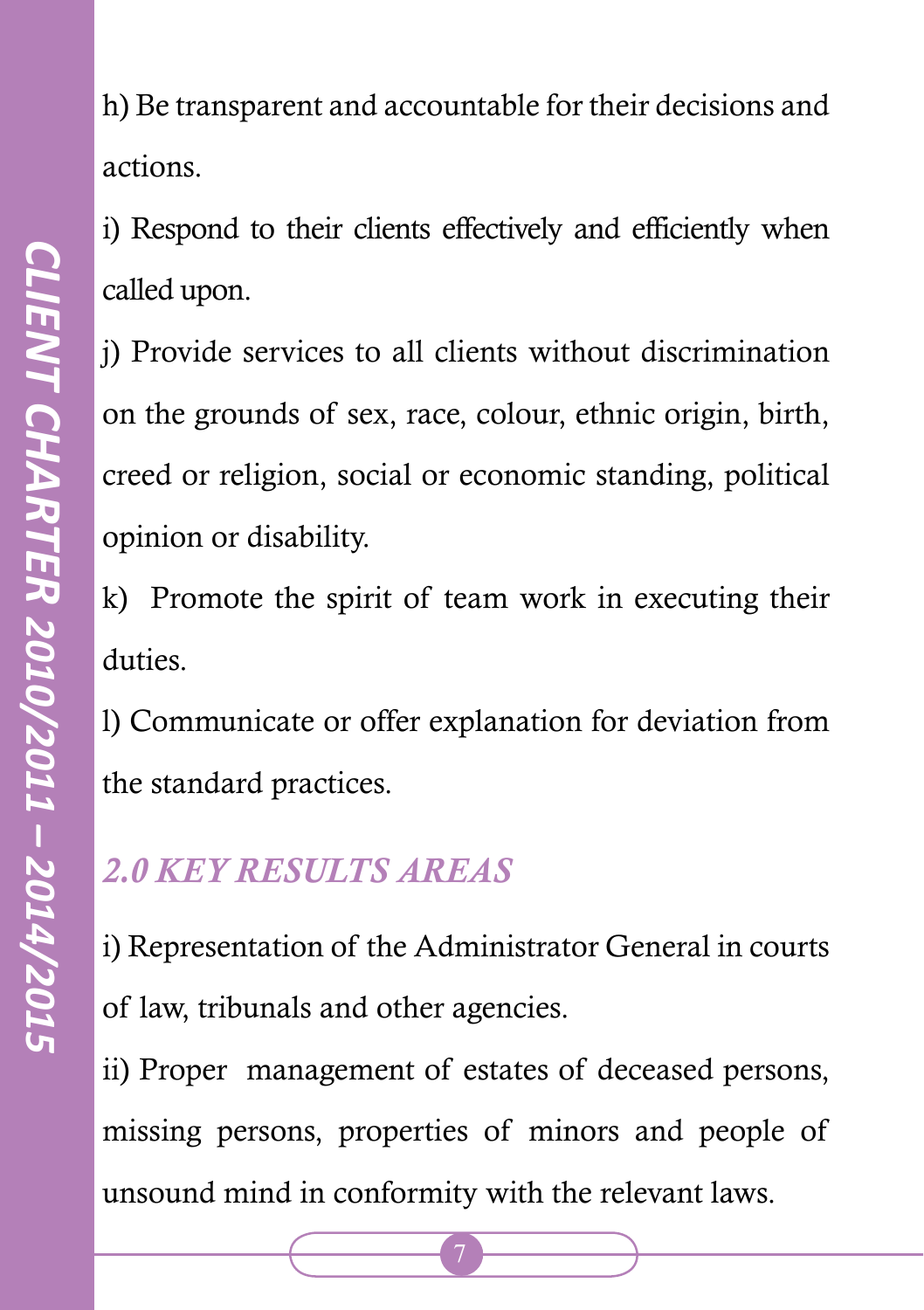iii) Issuance of Certificates of no Objection.

iv) Giving legal advice, counseling and mediation services in a bid to resolve succession wrangles.

v) Sensitization of the Public on matters of Succession. vi) Collection and management of Government resources with integrity and transparency.

vii) Creation of a professional human capital that is disciplined, loyal, impartial, dedicated, accountable and financially credible to the public.

#### *2.1 COMMITMENTS TO CLIENTS*

- On receipt of death report, open a file within one day.
- Resolve family wrangles and disputes expeditiously.
- Administer and distribute estates of deceased persons and missing persons in accordance with the succession laws.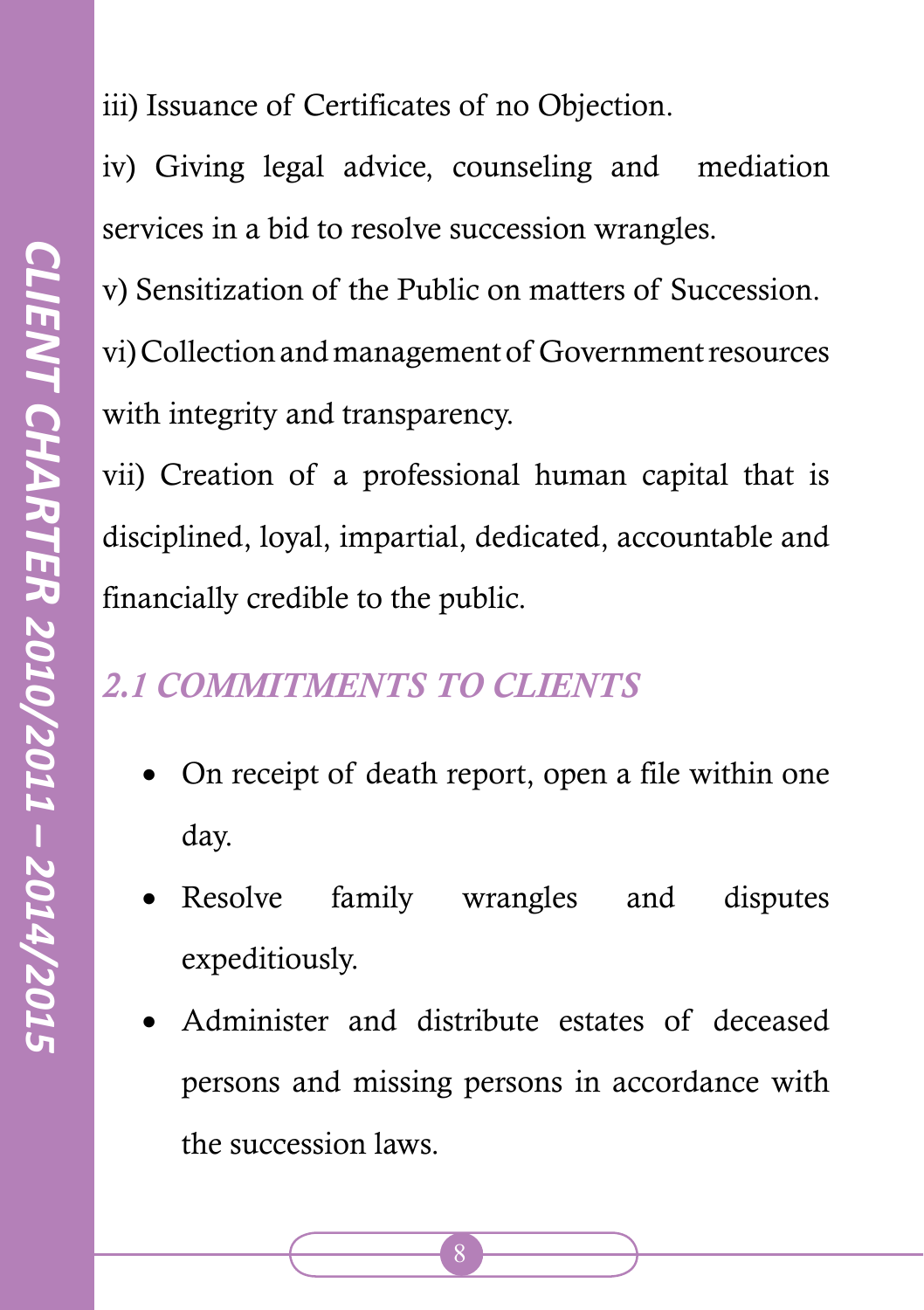- Issue Certificates of No Objection to intending rightful administrators, within thirty days of application.
- Defend legal proceedings brought against the Administrator General to their logical conclusion.
- Institute legal proceedings against intermeddlers and fraudulent administrators of estates of deceased persons.
- Manage properties of minors and of persons of unsound mind, in accordance with the Public Trustees Act.
- Effect payments to beneficiaries of estates, within one week of receipt of the request.

## *3.0 GENERAL STANDARDS*

#### *Time Management*

The staff of the department will report for duty on working days at 8.00am, break for lunch at 12.45pm,

9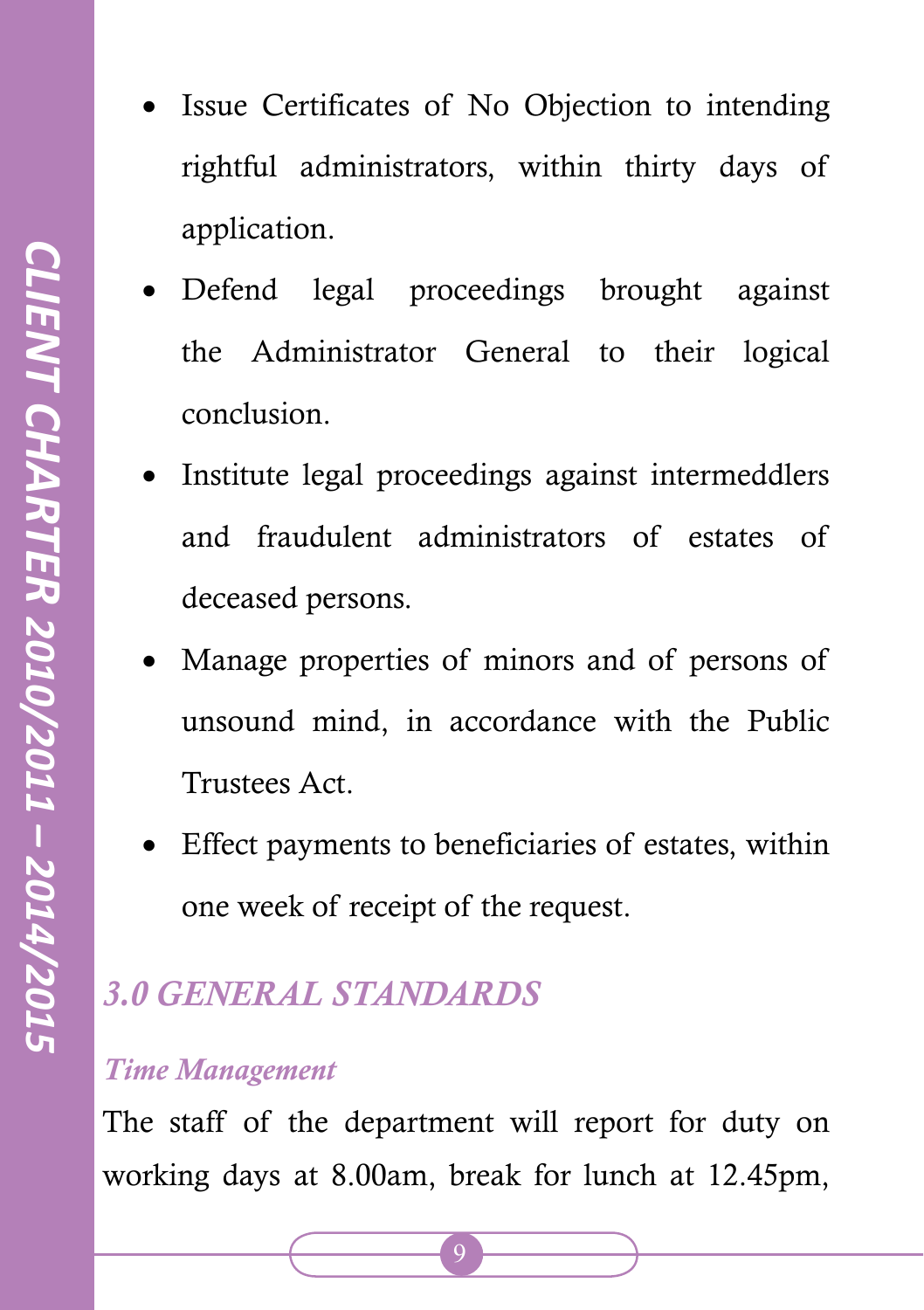#### *Dress Code*

The staff will be neatly and decently dressed.

### *Conduct*

We shall handle our clients respectfully.

# *4.0 OUR CLIENTS*

This department touches the lives of people from all walks of life; citizens – non-citizens, investors – peasants, landlords – squatters, the elite – and non- elite, clergy –flock, politicians and the governed. Our clients are; the general public.

# *4.1 CLIENTS' RIGHTS*

The clients of the department have a right to:-

- Access legal services provided by the department.
- Receive impartial treatment.
- Have their information handled with confidentiality.

10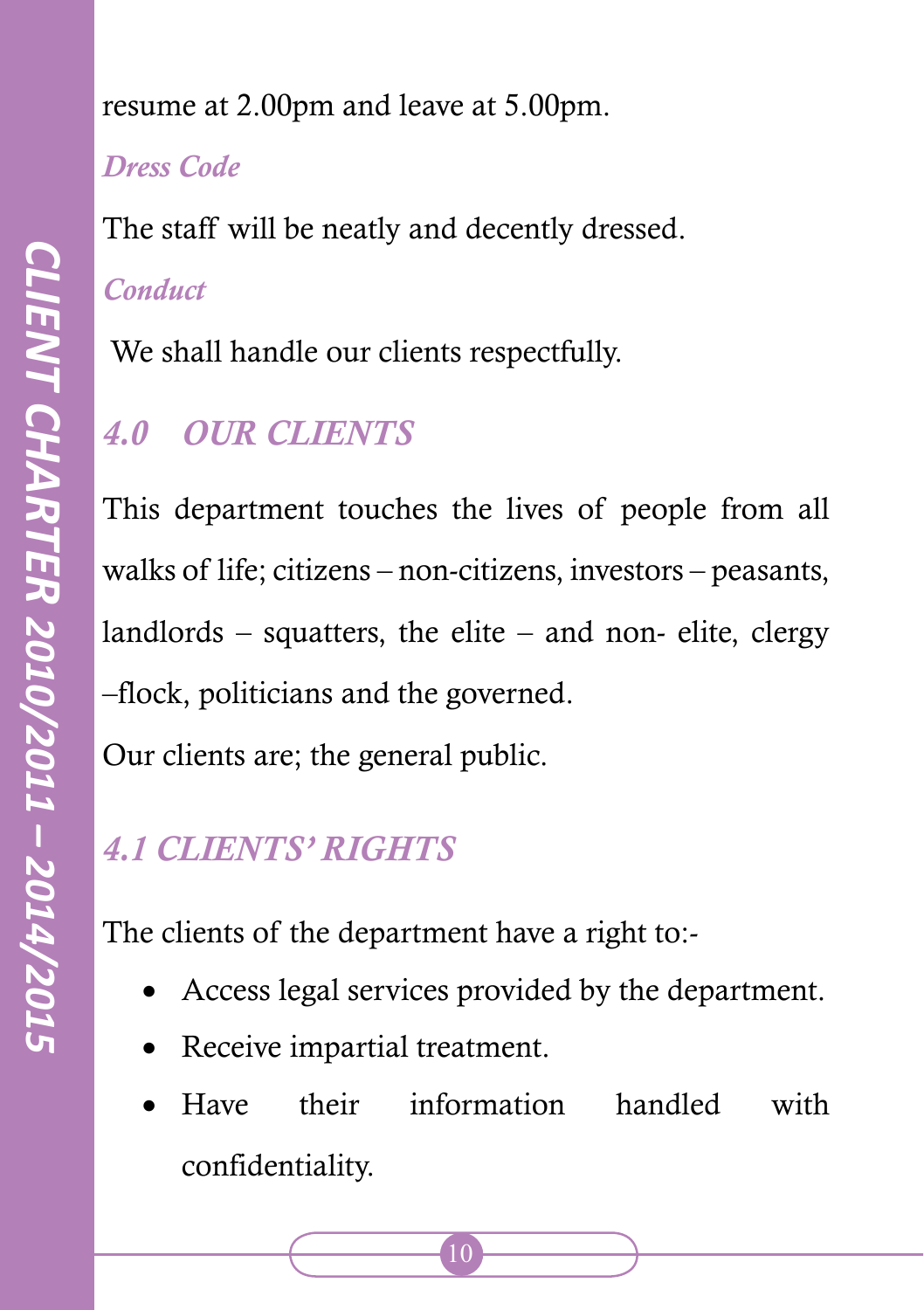- Lodge complaints and appeals against actions or decisions made by the officers of the department.
- Access public information in accordance with the law and departmental policies.
- Receive prompt payments in respect to benefits due to them.
- Prompt receipt of certificates of no objection.

# *4.2 CLIENTS' OBLIGATIONS*

The clients of the department have obligations to;

- To provide complete, timely and correct information to the department for the services required.
- To comply with the established laws and procedure.
- To provide valid and recognized forms of **Identification**
- To follow up their matters to their logical conclusion.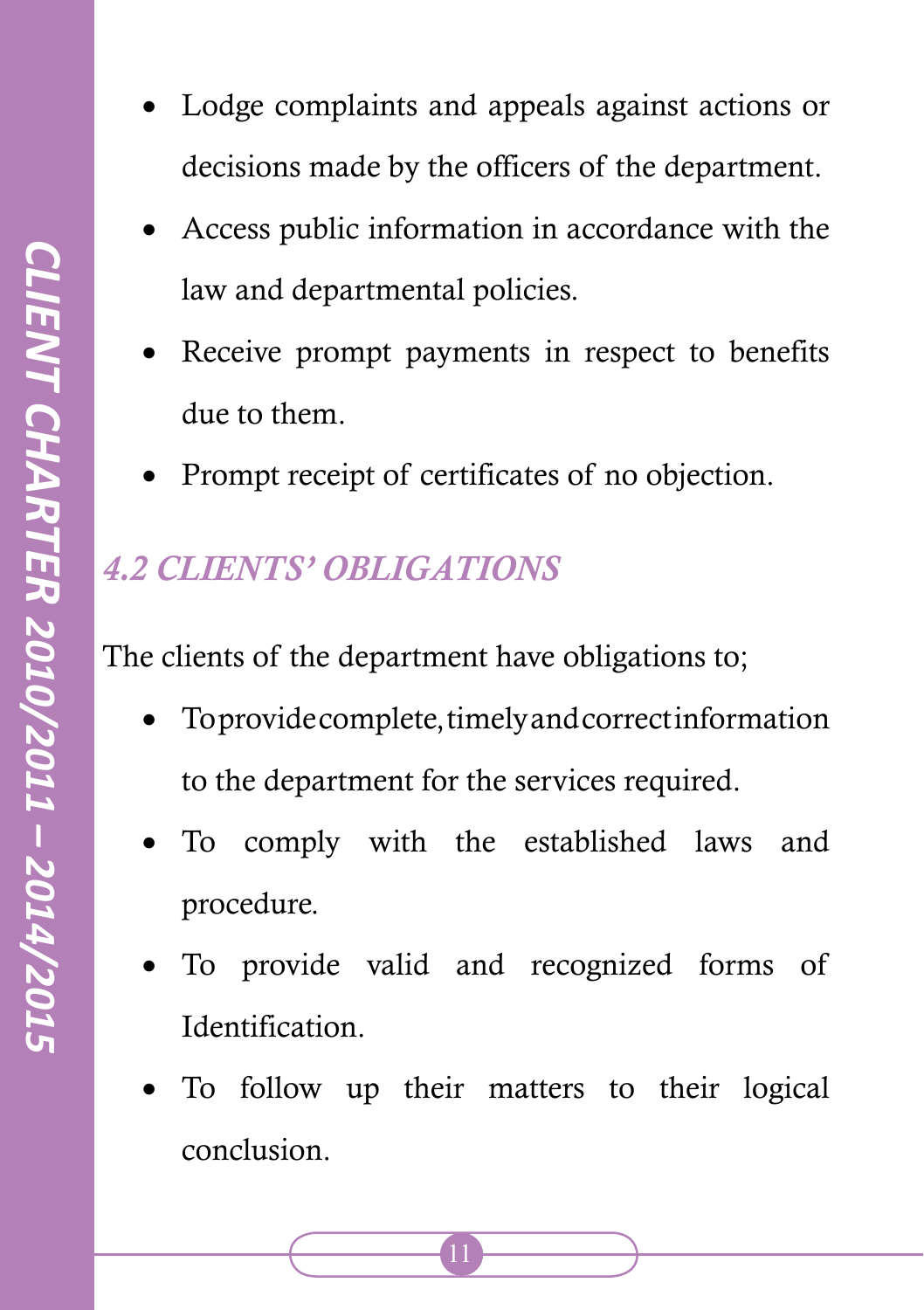- To avail documents, witnesses, and directions to *locus in quo,* in order to assist the Administrator General in the expeditious settlement of disputes either through Alternative Disputes Resolution (ADR) or adjudication in Courts of law, in cases relating to matters within their knowledge.
- To keep all records relating to matters handled.

### *5.0 ACCOUNTABILITY*

The Department shall;

1) Be accountable for resources received on behalf of its clientele.

2) Be accountable for timely service delivery provided the clients present the required documentation and evidence promptly.

3) Monitoring and evaluation of the implementation of this charter.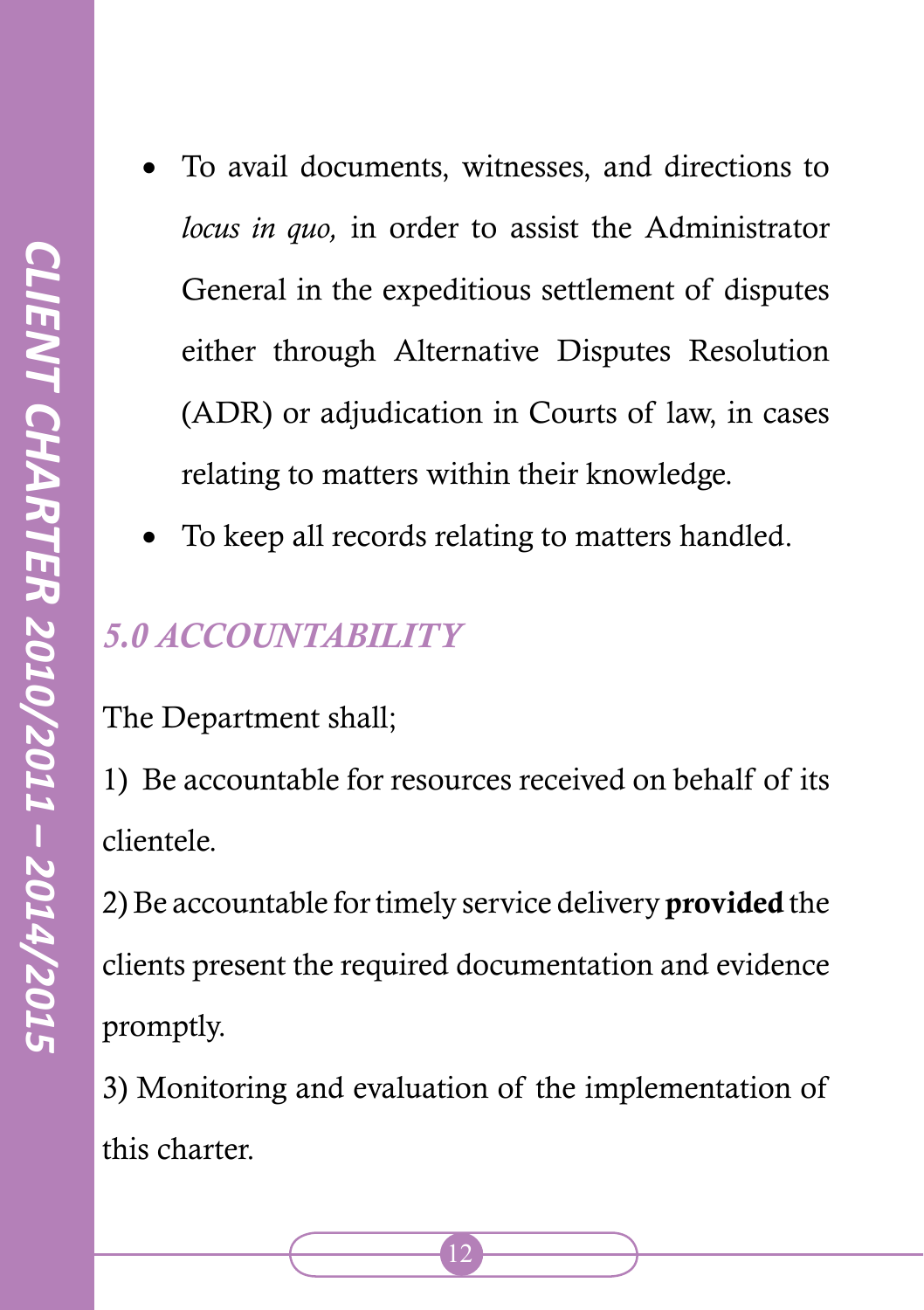#### *6.0 COMPLAINTS MANAGEMENT SYSTEM*

The department cherishes positive and negative feedback as they help in identifying the critical issues to be addressed. The department is committed to quality service delivery and it is for this reason, that we have established several avenues of receiving your comments, compliments and complaints.

In case of complaints, the clients of the department may:-

- i) Talk to the desk officer responsible for the service the client is dissatisfied with.
- ii) Talk to the supervisor of the desk officer responsible for the service the client is dissatisfied with.
- iii) Talk to the head of Department of the desk officer responsible for the service the client is dissatisfied with.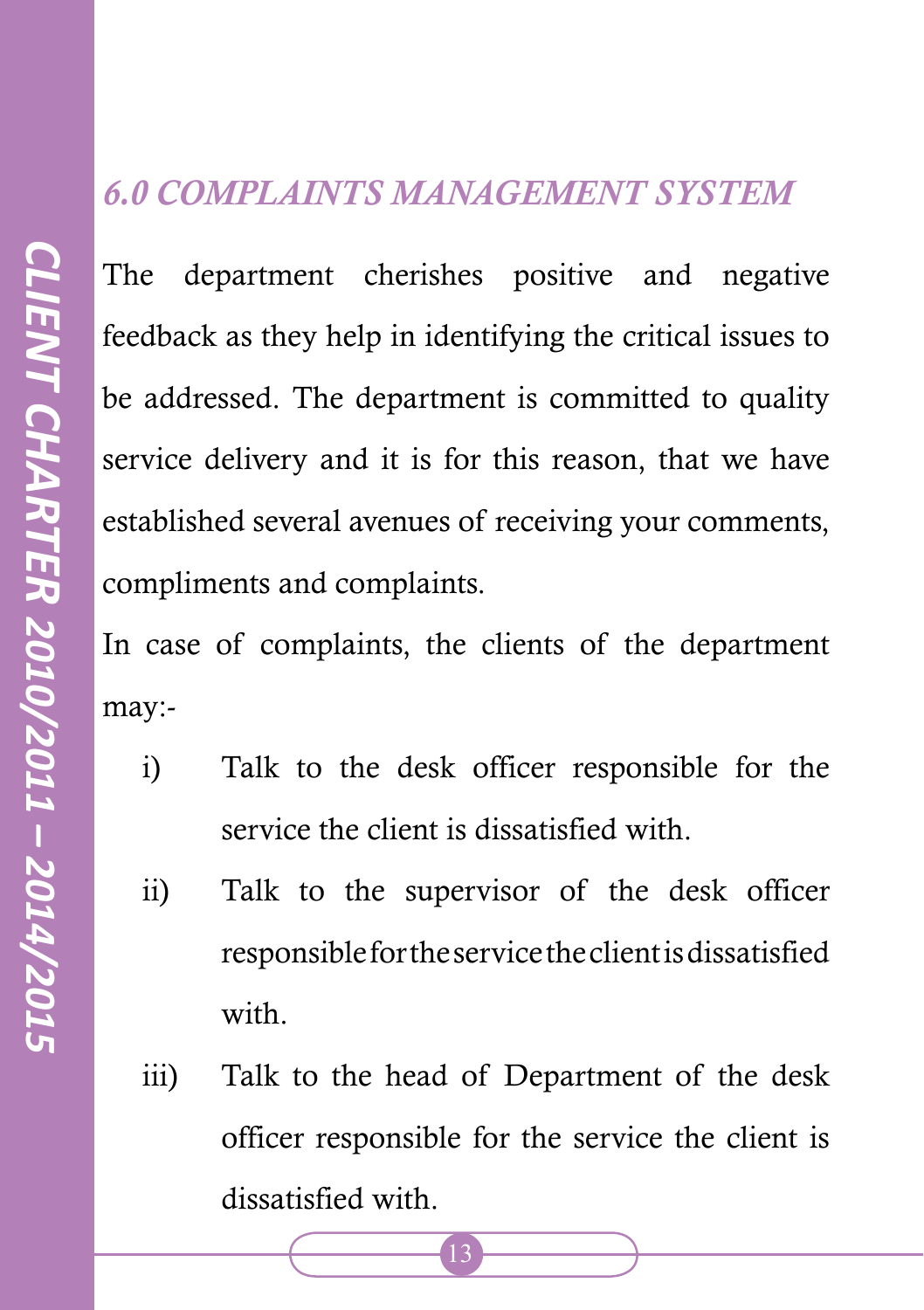iv) Talk to Solicitor General. You can forward Complaints to:-

The Solicitor General,

Ministry of Justice and Constitutional Affairs,

P.O.Box 7183, Kampala.

Use our e-mail : Info@justice.go.ug.

Website: www.justice.go.ug.

- v) Deposit the comments, compliments and complaints in the suggestion box.
- vi) Notify the Administrator General's secretary and ask for a Client Response Form. Fill the same and be sure to put your contact address. Leave the form with the secretary.
- vii) Write a formal complaint giving the background of the case and file number and the name of the officer you are complaining about and deposit the same with the Administrator General's secretary. Be sure to put your contact address or